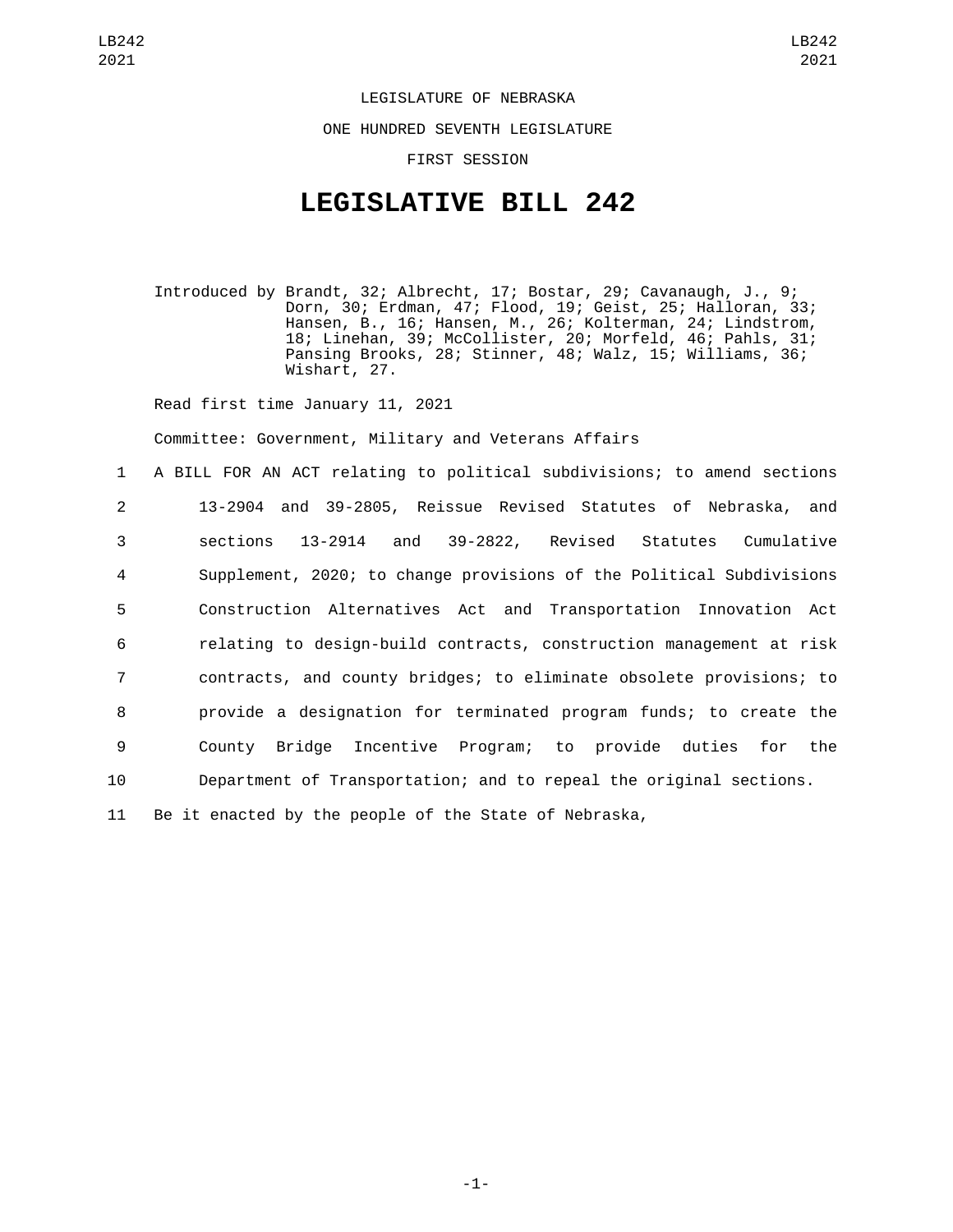Section 1. Section 13-2904, Reissue Revised Statutes of Nebraska, is 2 amended to read:

 13-2904 (1) Notwithstanding the procedures for public lettings in sections 73-101 to 73-106 or any other statute relating to the letting of bids by a political subdivision, a political subdivision which follows the Political Subdivisions Construction Alternatives Act may solicit and execute a design-build contract or a construction management at risk 8 contract.

 (2) The governing body of the political subdivision shall adopt a resolution selecting the design-build contract or construction management at risk contract delivery system provided under the act prior to proceeding with the provisions of sections 13-2905 to 13-2914. The resolution shall require the affirmative vote of at least two-thirds of 14 the governing body of the political subdivision.

 (3) For projects described under subsection (2) of section 13-2914, the governing body of the political subdivision may adopt a resolution which provides for project payment on a set schedule over a period of time that extends beyond the completion of construction.

 Sec. 2. Section 13-2914, Revised Statutes Cumulative Supplement, 20 2020, is amended to read:

 13-2914 (1) Except as specifically provided in subsection (2) of this section, a A political subdivision shall not use a design-build contract or construction management at risk contract under the Political Subdivisions Construction Alternatives Act for a project, in whole or in part, for road, street, highway, water, wastewater, utility, or sewer construction, except that a city of the metropolitan class may use a design-build contract or construction management at risk contract for the purpose of complying with state or federal requirements to control or 29 minimize overflows from combined sewers.

 (2) A political subdivision may use a design-build contract or construction management at risk contract under the Political Subdivisions

-2-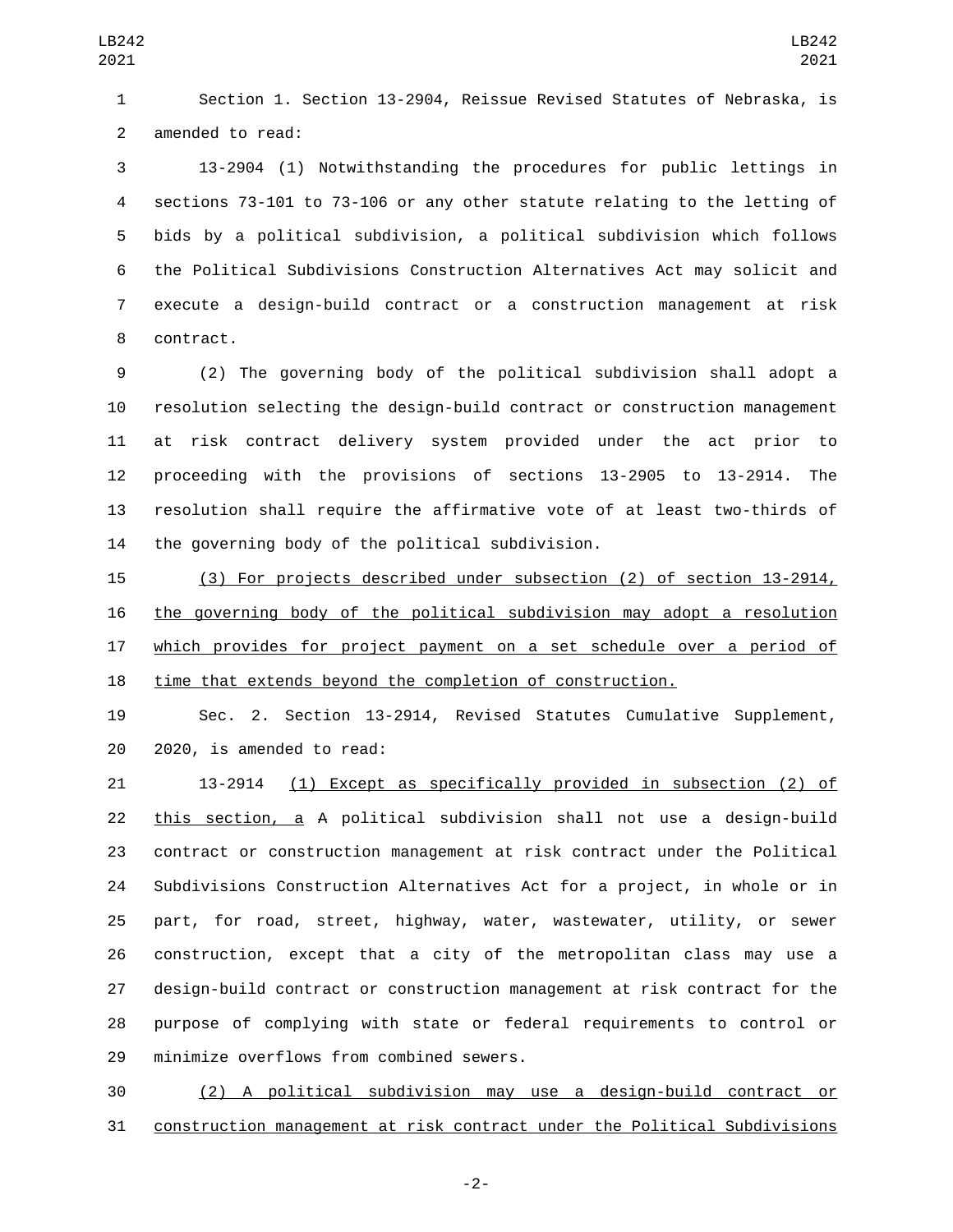Sec. 3. Section 39-2805, Reissue Revised Statutes of Nebraska, is 4 amended to read:

 39-2805 (1) The County Bridge Match Program is created. The department shall administer the program using funds from the Transportation Infrastructure Bank Fund, except that no more than forty million dollars shall be expended for this program. The purpose of the program is to promote innovative solutions and provide additional funding to accelerate the repair and replacement of deficient bridges on the county road system. The department shall develop the program, including participation criteria and matching fund requirements for counties, in consultation with a statewide association representing county officials. 14 Participation by counties in the program shall be voluntary. The details of the program shall be presented to the Appropriations Committee and the Transportation and Telecommunications Committee of the Legislature on or 17 before December 1, 2016.

 (2) The County Bridge Match Program terminates on June 30, 2023. Any designated County Bridge Match Program funds remaining on June 30, 2023, shall be designated for the County Bridge Incentive Program.

 (3) The County Bridge Incentive Program is created. The department shall administer the program using funds from the Transportation Infrastructure Bank Fund designated for the County Bridge Match Program as provided in subsection (2) of this section, except that no more than ten million dollars shall be expended for the County Bridge Incentive Program. The purpose of the program is to incentivize innovative solutions and provide funding to accelerate the repair and replacement of deficient bridges on the county road system. The department shall develop the program, including participation criteria and matching fund requirements for counties, in consultation with a statewide association representing county officials. Participation by counties in the program